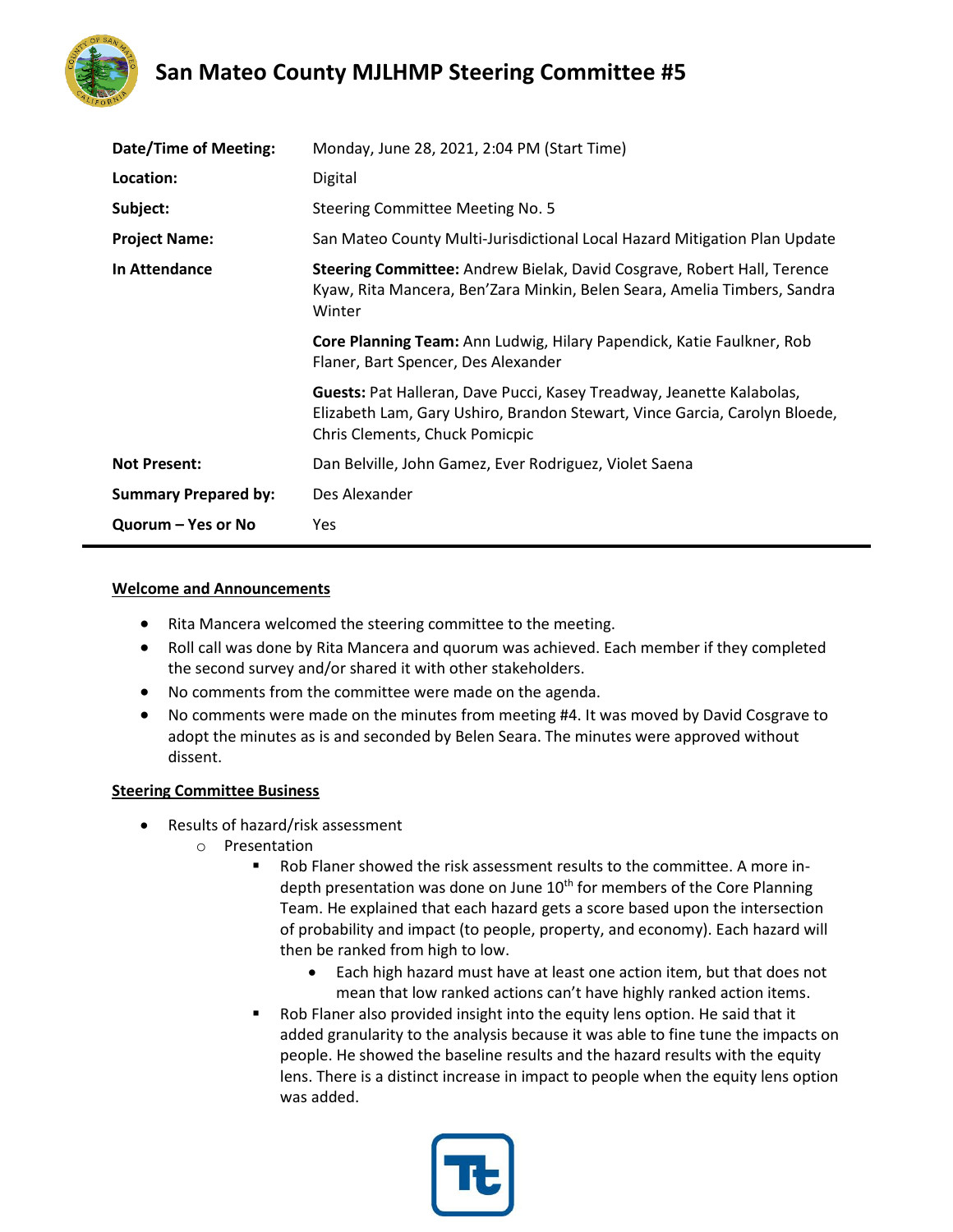# **San Mateo County MJLHMP Steering Committee #5**



- o Steering Committee Questions/Comments
	- Belen Seara asked why the equity lens did not change severe weather scores.
		- Rob Flaner said that since there isn't extent location data resolution for severe weather, there was no way to get the granularity that other hazards were able to achieve.
		- Ann Ludwig said information can be included qualitatively in the annexes, especially if there is information relevant to specific San Mateo County communities.
	- Belen Seara expressed concerns about extreme heat and stated that there are models (ex. transportation) available that look at the impacts of extreme heat on infrastructure and people. She understands the current risk ranking but thinks that severe weather/extreme heat can be addressed.
		- Rob Flaner expressed that those kinds of models and impacts typically do not go into mitigation plans. However, those models can be shared amongst the partners who want extreme heat to be addressed within their individual annexes.
		- Rob Flaner also mentioned the "future needs" section of the plan as a place where data such as those discussed by Belen Seara can be discussed.
		- Belen Seara shared information on the extreme heat model in the chat.
	- David Cosgrave asked why tsunami was ranked as high with the equity lens even though none of the other categories above it are high
		- o Rob Flaner said that since there was a high degree of resolution in the unincorporated areas when adding the equity lens, it increased the hazard ranking.
- o Planning Partner Questions/Comments
	- No comments were made by planning partners.
- o Public Questions/Comments
	- Ron Snow: The matrix 'Risk Ranking' seems to have all the same values across the board? Is there an updated matrix with actual ranking?
		- Ron Snow asked this in the chat and said that this was due to an earlier slide where all the values were the same. Rob Flaner explained that these values were probability and impact factors. He showed the earthquake page as an example of this.
			- o Ron Snow thought it was a template since he assumed certain cities would have higher ratings based upon their soil compositions and locations on fault lines.
			- o Rob Flaner explained that the modeling used took soils, proximity, and building factors into account and all structures exposed have high impacts.
- MJLHMP Maintenance Plan
	- $\circ$  Rob Flaner explained that having a maintenance strategy is a required part of the plan process. Partners will submit annual reports using a platform called the BATool, and the County will combine those into an annual report to be submitted to FEMA and the board of supervisors.
		- Maintenance Plan information will be sent to partners in July

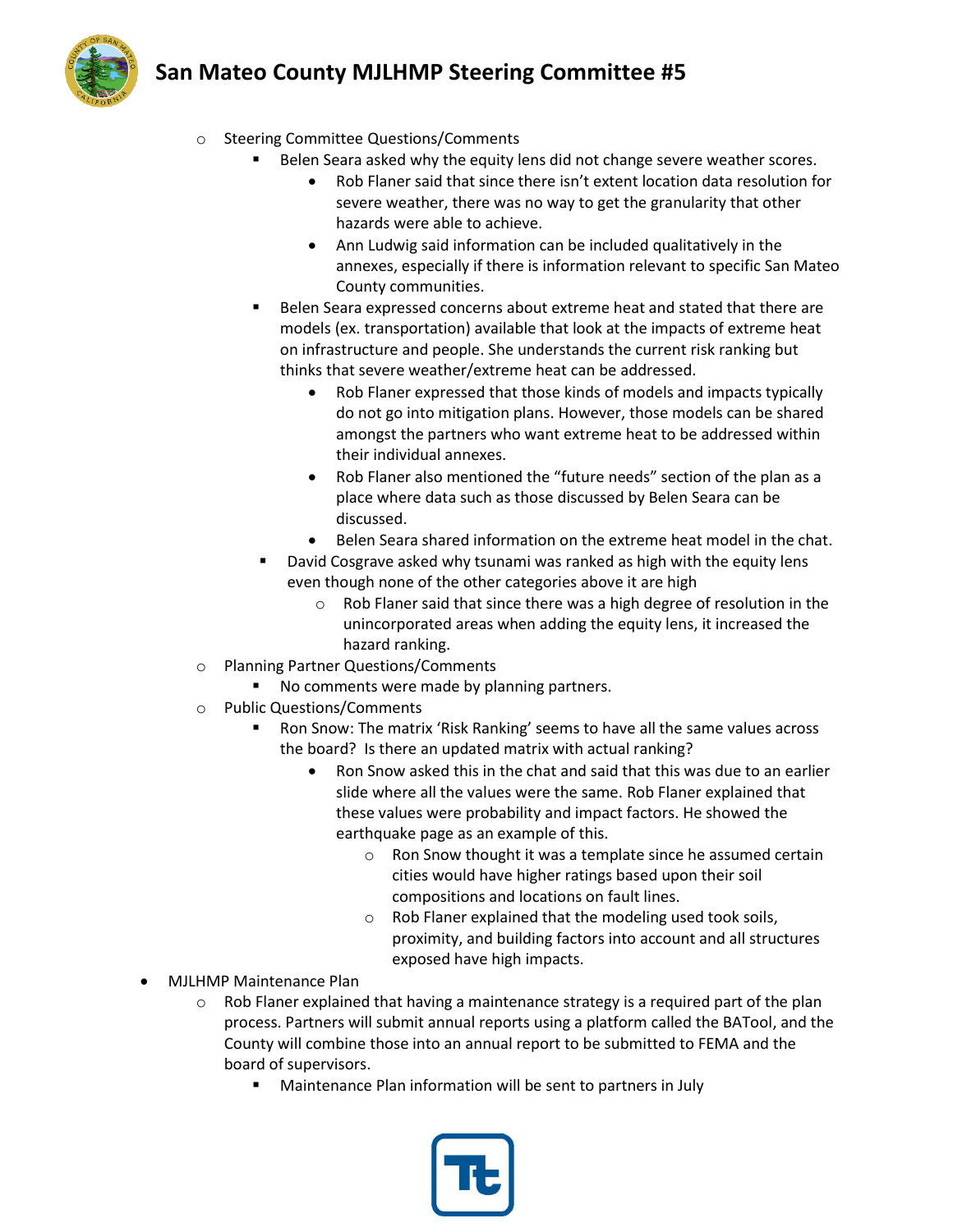



- $\circ$  There will be two meetings organized by the County each year, one in January and the other in July.
	- This window is ideal for coordination on grants
		- BRIC grant opens in August
	- Reporting is not required by FEMA, but is considered a best practice

#### **Planning Process**

- Bart Spencer provided brief updates on the planning process for San Mateo County. All the Phase 3 workshops were well-attended by the planning partners, and the Q&A sessions with him and Rob Flaner will continue through the end of July.
- Given the constrained planning timeframe, all planning partners have a firm annex due date on July 23rd.
- No comments were made by the steering committee, the planning partners, or the public on the planning process.

## **County Updates**

- Schedule review
	- $\circ$  Ann Ludwig provided a recap of all June outreach activities. The second survey was released and outreach meetings/events were conducted for the public, steering committee members/planning partners, and vulnerable San Mateo County communities.
	- o Ann Ludwig also discussed upcoming outreach activities and plan milestones for the months of July and August. These included the release date of the draft MJLHMP (08/05) and the plan submittal date (08/31). The plan will be reviewed concurrently by CalOES/FEMA and returned to the County, with a planned adoption date of December 2021.
- Outreach Update
	- $\circ$  Hilary Papendick provided an update on outreach activities done by the County. The County worked with 8 Community Based Organizations to put together focus groups and presentations to promote the MJLHMP. Over 600 people attended these events and digital outreach (social media, email) was distributed to over 30,000 followers and subscribers.
	- $\circ$  Hilary Papendick also discussed the second survey, which asked San Mateo County residents about mitigation actions. The goal of this survey is to determine how residents think the County can reduce the risk of hazards and how they can get organized/prepared before a disaster. As of June 28<sup>th</sup>, the County had received 364 responses.
- Questions/Comments
	- o None from Steering Committee, planning partners, or public.

## **Public Comment and Adjournment**

• No comments made by the public and there were no additional comments from the steering committee or planning partners.

#### **Adjourn**